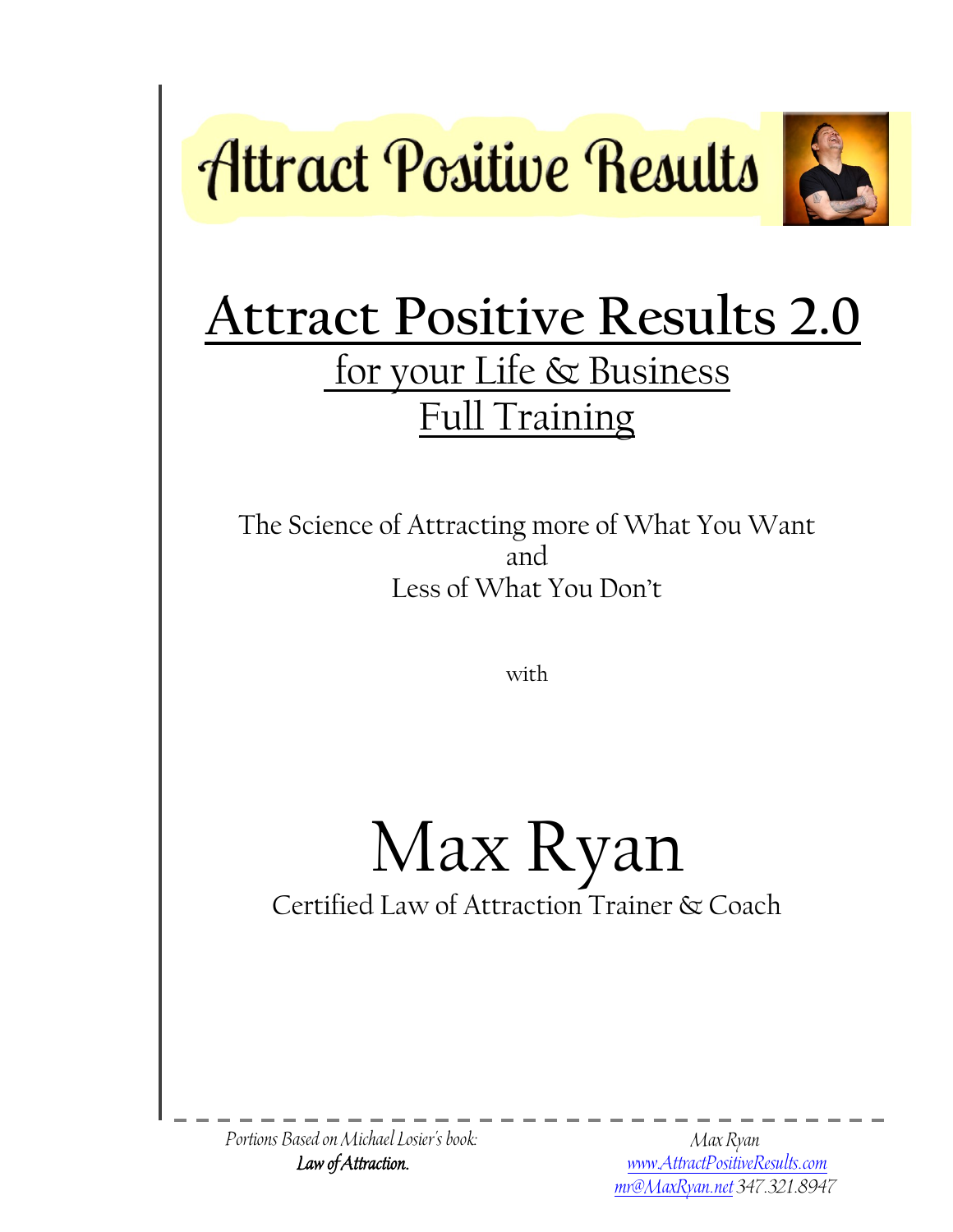

Portions Based on Michael Losier's book: Law of Attraction.

Max Ryan [www.AttractPositiveResults.com](http://www.attractpositiveresults.com/) [mr@MaxRyan.net](mailto:mr@MaxRyan.net) 347.321.8947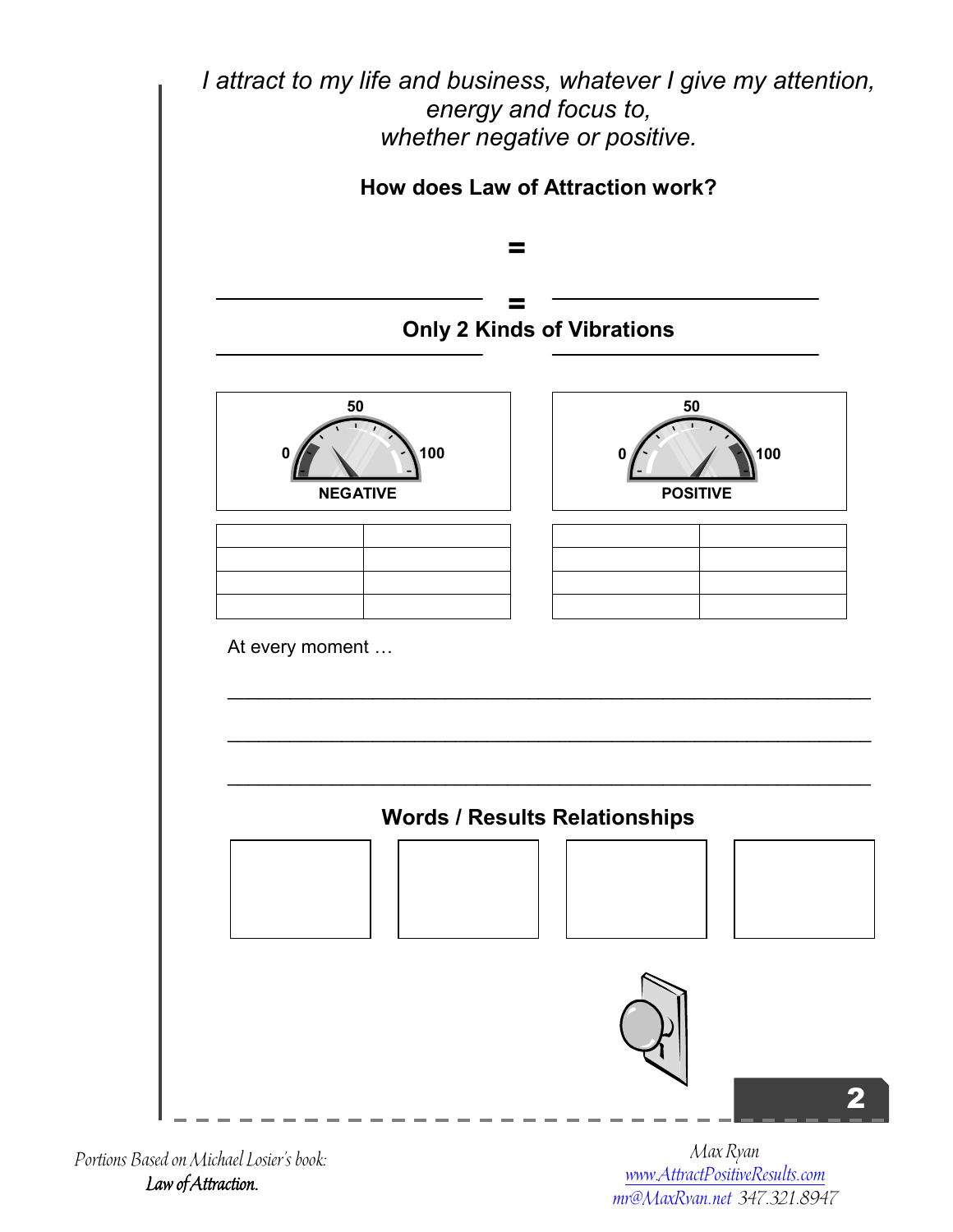## **3 Words to Eliminate**

|  |  |  | <b>From Your Vocabulary</b> |
|--|--|--|-----------------------------|
|--|--|--|-----------------------------|

| So,                                                                     |
|-------------------------------------------------------------------------|
|                                                                         |
| <b>Relationships</b><br><b>Relationships and Your Vibrational Meter</b> |
| $50 + 100$<br>$\overline{\text{O}}$<br>222                              |
|                                                                         |
| How can I mind my own vibration?                                        |
|                                                                         |
|                                                                         |

book: Law of Attraction.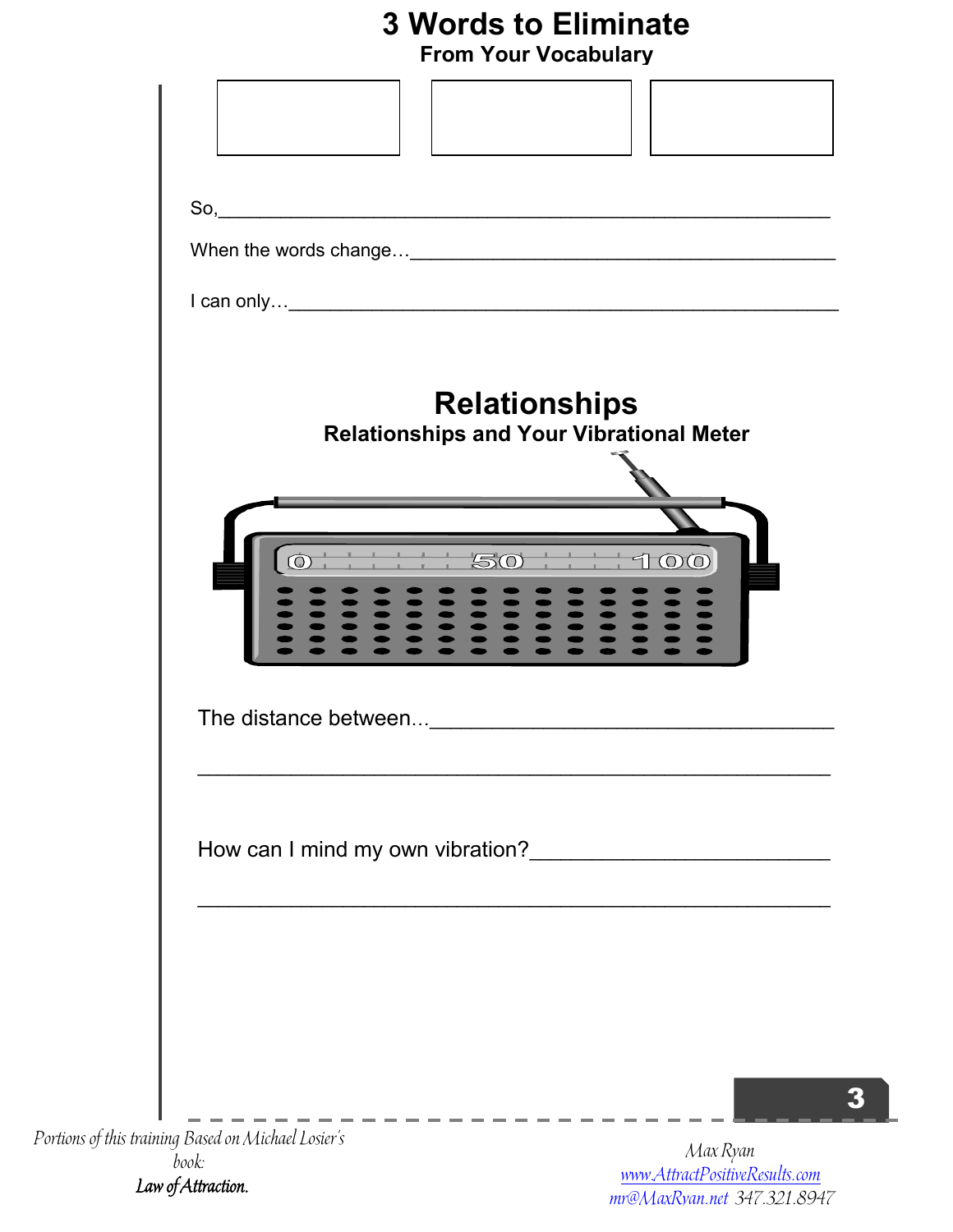|                                                        | <b>3 Step Formula for</b> | <b>Deliberate Attraction</b>                                               |  |  |
|--------------------------------------------------------|---------------------------|----------------------------------------------------------------------------|--|--|
| Step 1                                                 |                           | the control of the control of the control of the control of the control of |  |  |
| <b>Tool</b>                                            |                           |                                                                            |  |  |
| Step 2                                                 |                           |                                                                            |  |  |
| <b>Tool</b>                                            |                           |                                                                            |  |  |
| Step $3$                                               |                           |                                                                            |  |  |
| <b>Tool……….</b>                                        |                           |                                                                            |  |  |
| The speed at which Manual Allen and The speed at which |                           |                                                                            |  |  |
|                                                        |                           |                                                                            |  |  |
| Contrast =                                             |                           |                                                                            |  |  |
|                                                        |                           |                                                                            |  |  |
|                                                        |                           |                                                                            |  |  |
|                                                        |                           |                                                                            |  |  |
|                                                        |                           |                                                                            |  |  |

Portions Based on Michael Losier's book: Law of Attraction.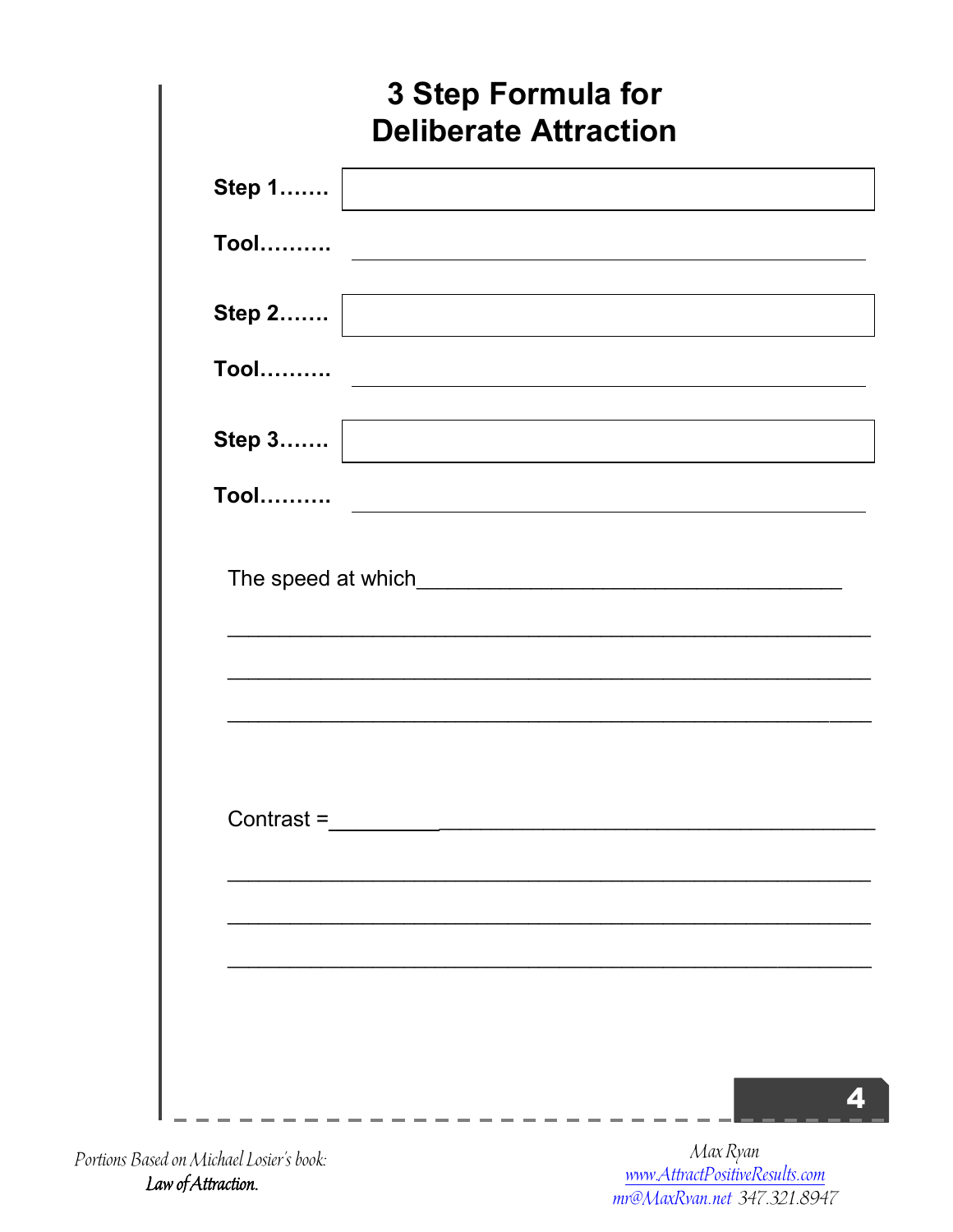

*When you go from what you don't want to what you do want, your words will change and your vibrations will change. Remember you can only hold one vibration at a time.*

5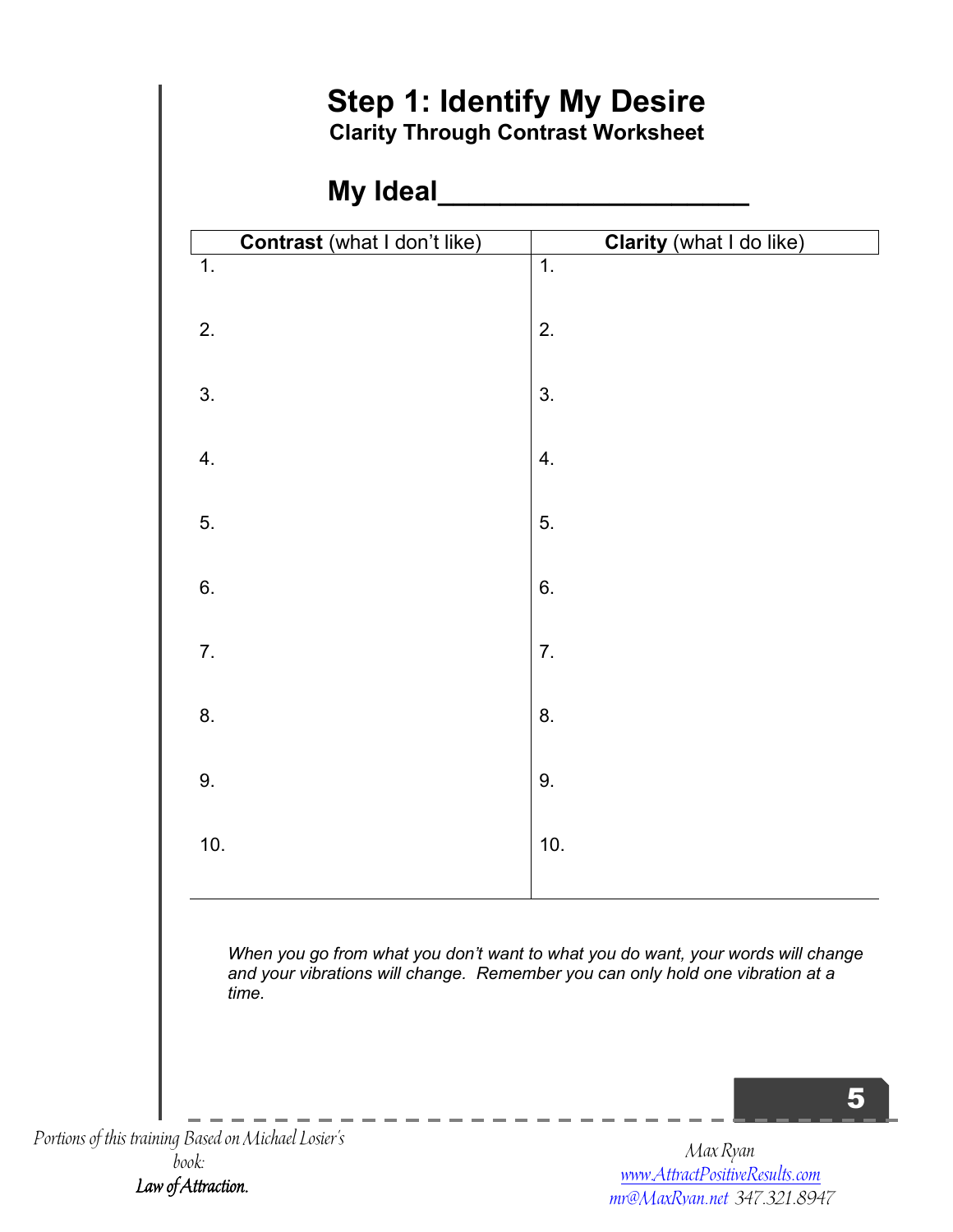| <b>Includes</b> | <b>Excludes</b> |
|-----------------|-----------------|
|                 |                 |
|                 |                 |
|                 |                 |
|                 |                 |
|                 |                 |
|                 |                 |
|                 |                 |
|                 |                 |
|                 |                 |
|                 |                 |
|                 |                 |
|                 |                 |
|                 |                 |
|                 |                 |
|                 |                 |
|                 |                 |
|                 |                 |
|                 |                 |
|                 |                 |
|                 |                 |
|                 |                 |

Portions Based on Michael Losier's book: Law of Attraction.

Max Ryan [www.AttractPositiveResults.com](http://www.attractpositiveresults.com/) [mr@MaxRyan.net](mailto:mr@MaxRyan.net) 347.321.8947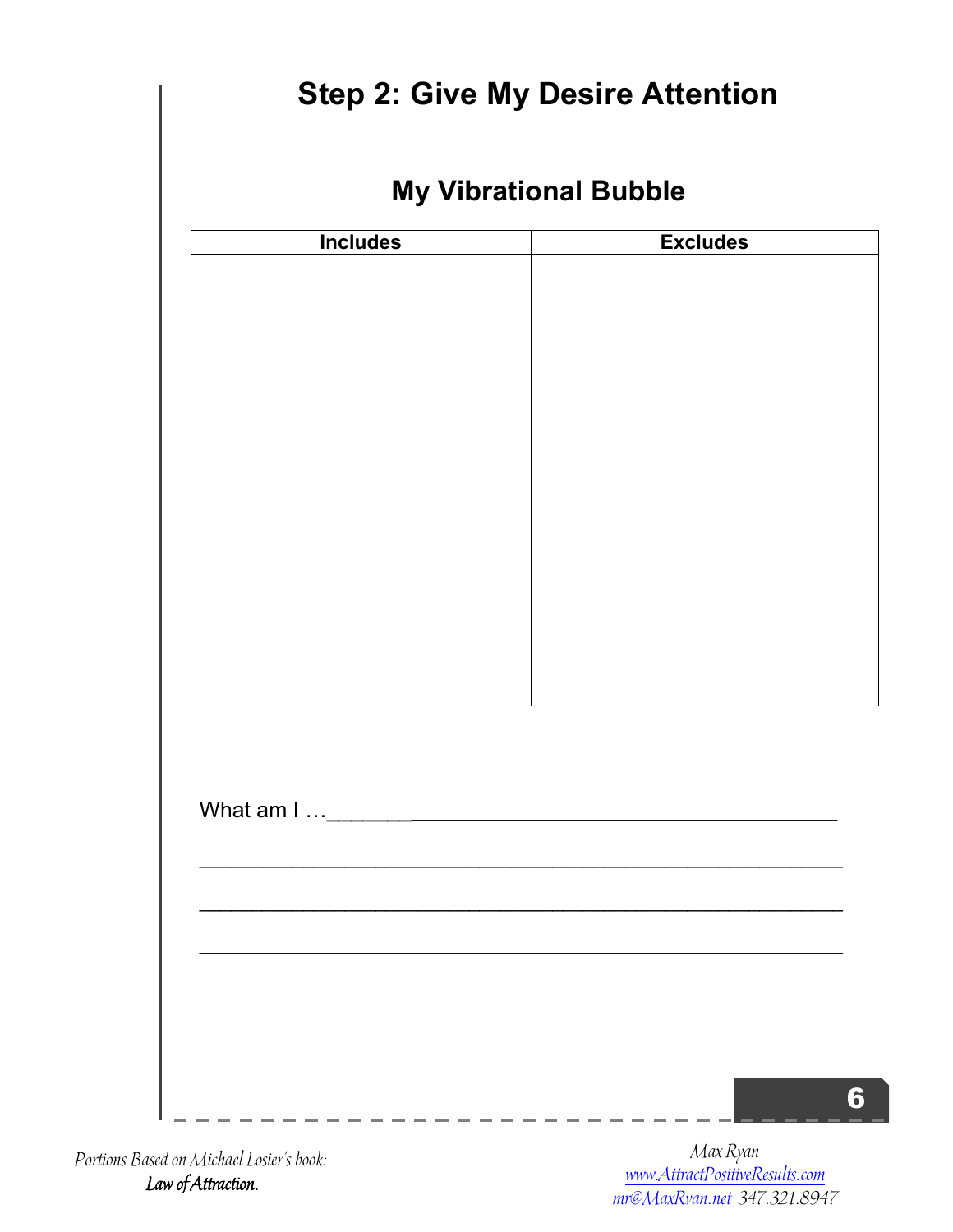| <b>Affirmations</b>                                                                                              |  |
|------------------------------------------------------------------------------------------------------------------|--|
| An Affirmation is                                                                                                |  |
| <u> 1989 - Johann Stoff, amerikansk politiker (d. 1989)</u><br>A <b>Transformative</b> Affirmations needs to be: |  |
| 1.                                                                                                               |  |
| 3.                                                                                                               |  |
|                                                                                                                  |  |
|                                                                                                                  |  |
|                                                                                                                  |  |
| "The key to making your affirmation work  is to make<br>it true for you."                                        |  |
|                                                                                                                  |  |
|                                                                                                                  |  |
|                                                                                                                  |  |
|                                                                                                                  |  |

Portions of this training Based on Michael Losier's book: Law of Attraction.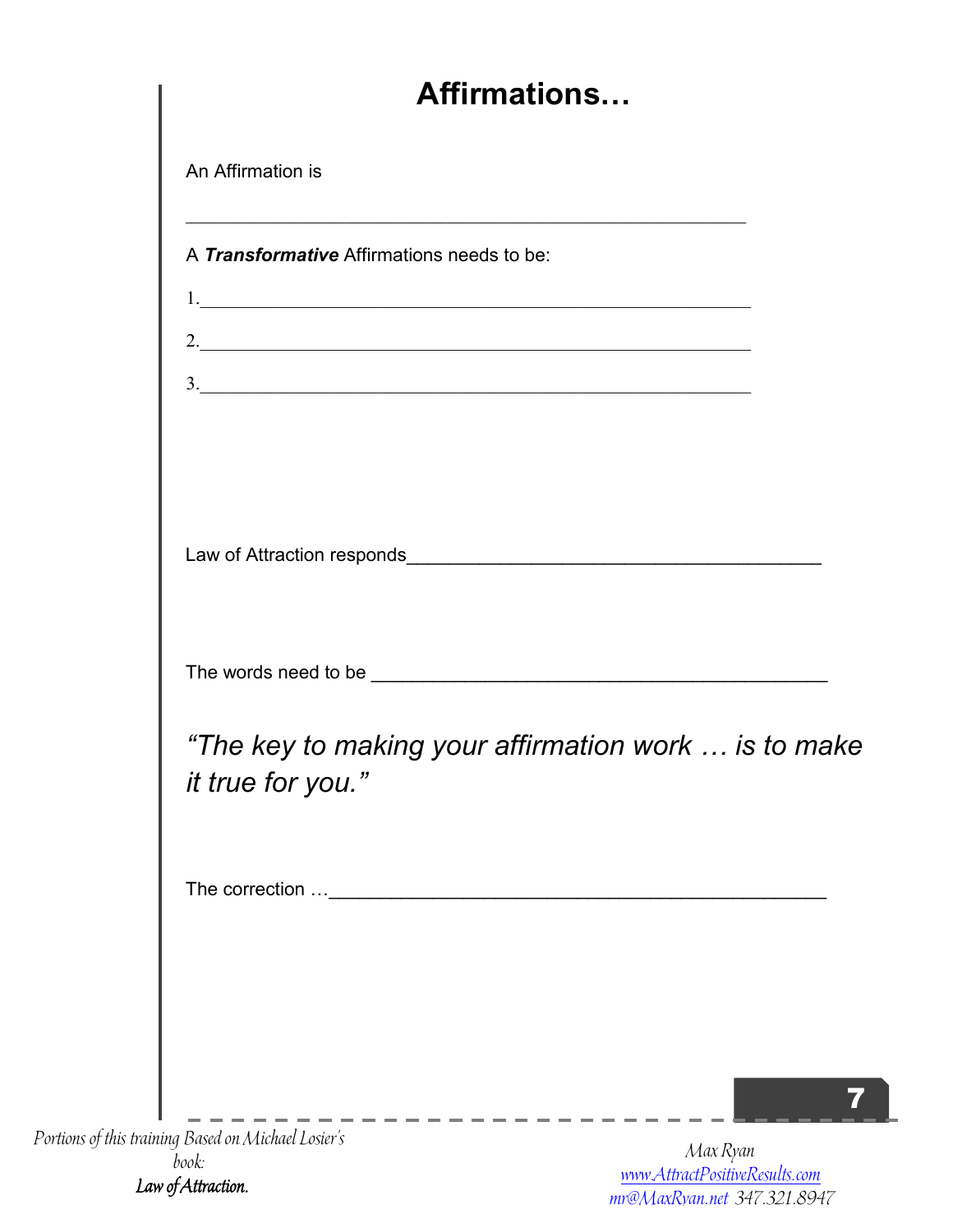| <b>Statement About My Desire</b> | <b>Desire Statement Scripts =</b> |  |
|----------------------------------|-----------------------------------|--|
|                                  |                                   |  |
| 2.                               |                                   |  |
| 3.                               |                                   |  |
|                                  |                                   |  |
|                                  |                                   |  |
|                                  |                                   |  |
|                                  |                                   |  |
|                                  |                                   |  |
|                                  |                                   |  |
|                                  | <b>Desire Statement</b>           |  |
|                                  | My Ideal ___________              |  |
|                                  |                                   |  |
|                                  |                                   |  |
|                                  |                                   |  |
|                                  |                                   |  |
|                                  |                                   |  |
|                                  |                                   |  |
|                                  |                                   |  |
|                                  |                                   |  |
|                                  |                                   |  |

Portions Based on Michael Losier's book: Law of Attraction.

Max Ryan<br>www.AttractPositiveResults.com<br>mr@MaxRvan.net\_347.321.8947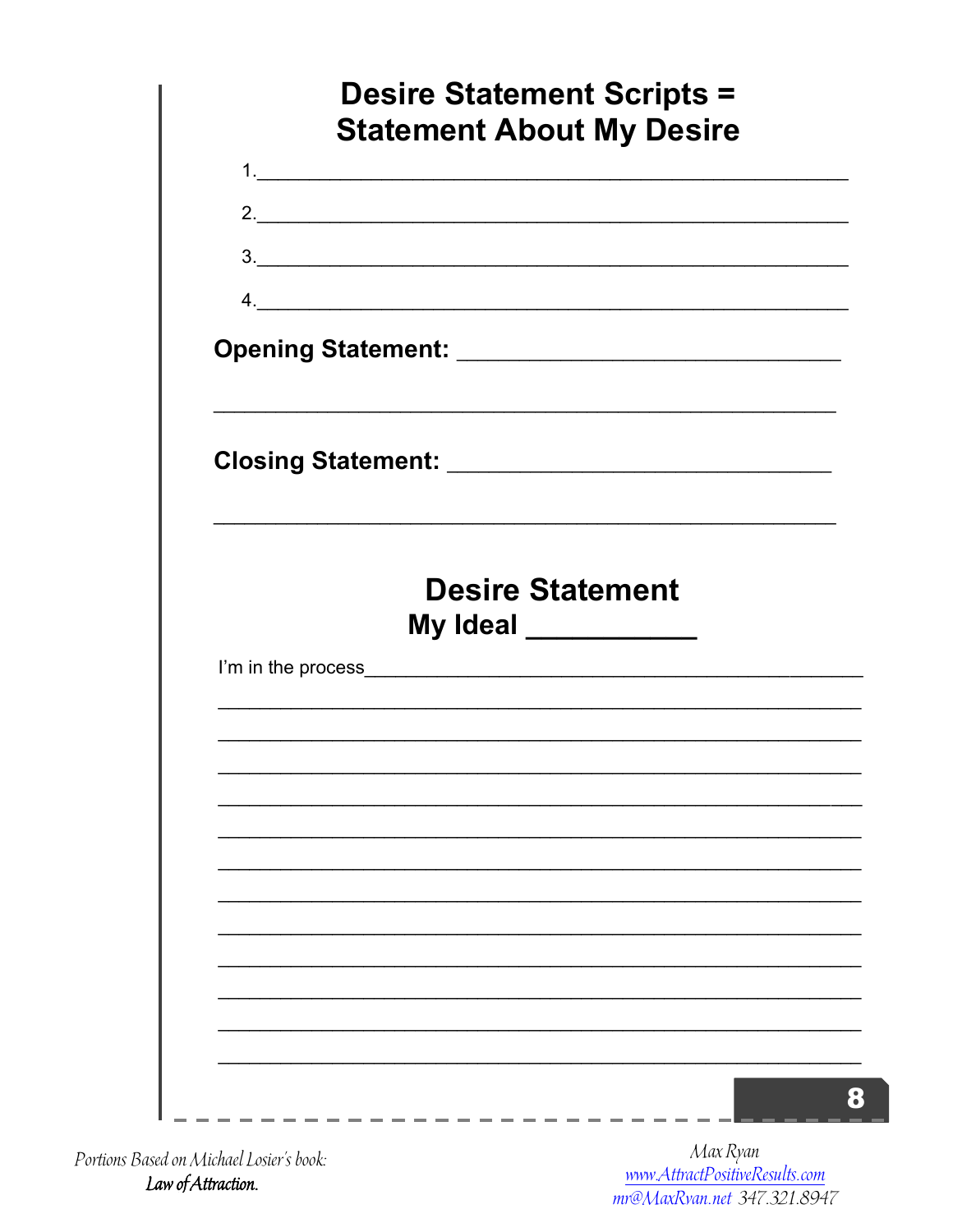|                                                     | <b>Step 3: Allowing</b> |                                                |
|-----------------------------------------------------|-------------------------|------------------------------------------------|
|                                                     |                         | What is Allowing?<br><u> What is Allowing?</u> |
|                                                     |                         |                                                |
|                                                     |                         |                                                |
|                                                     |                         |                                                |
|                                                     |                         |                                                |
|                                                     |                         |                                                |
|                                                     |                         |                                                |
|                                                     |                         |                                                |
|                                                     |                         |                                                |
|                                                     |                         |                                                |
|                                                     |                         |                                                |
|                                                     |                         | <b>Three Equations to Understand Allowing</b>  |
| 1.                                                  | $\ddagger$              | $\equiv$                                       |
| 2.                                                  | $\ddagger$              | $\equiv$                                       |
| 3.                                                  |                         |                                                |
|                                                     |                         |                                                |
|                                                     |                         |                                                |
|                                                     |                         |                                                |
|                                                     |                         |                                                |
|                                                     |                         |                                                |
|                                                     |                         |                                                |
|                                                     |                         |                                                |
|                                                     |                         |                                                |
| Portions of this training Based on Michael Losier's |                         |                                                |

Law of Attraction.

mr@MaxRyan.net 347.321.8947